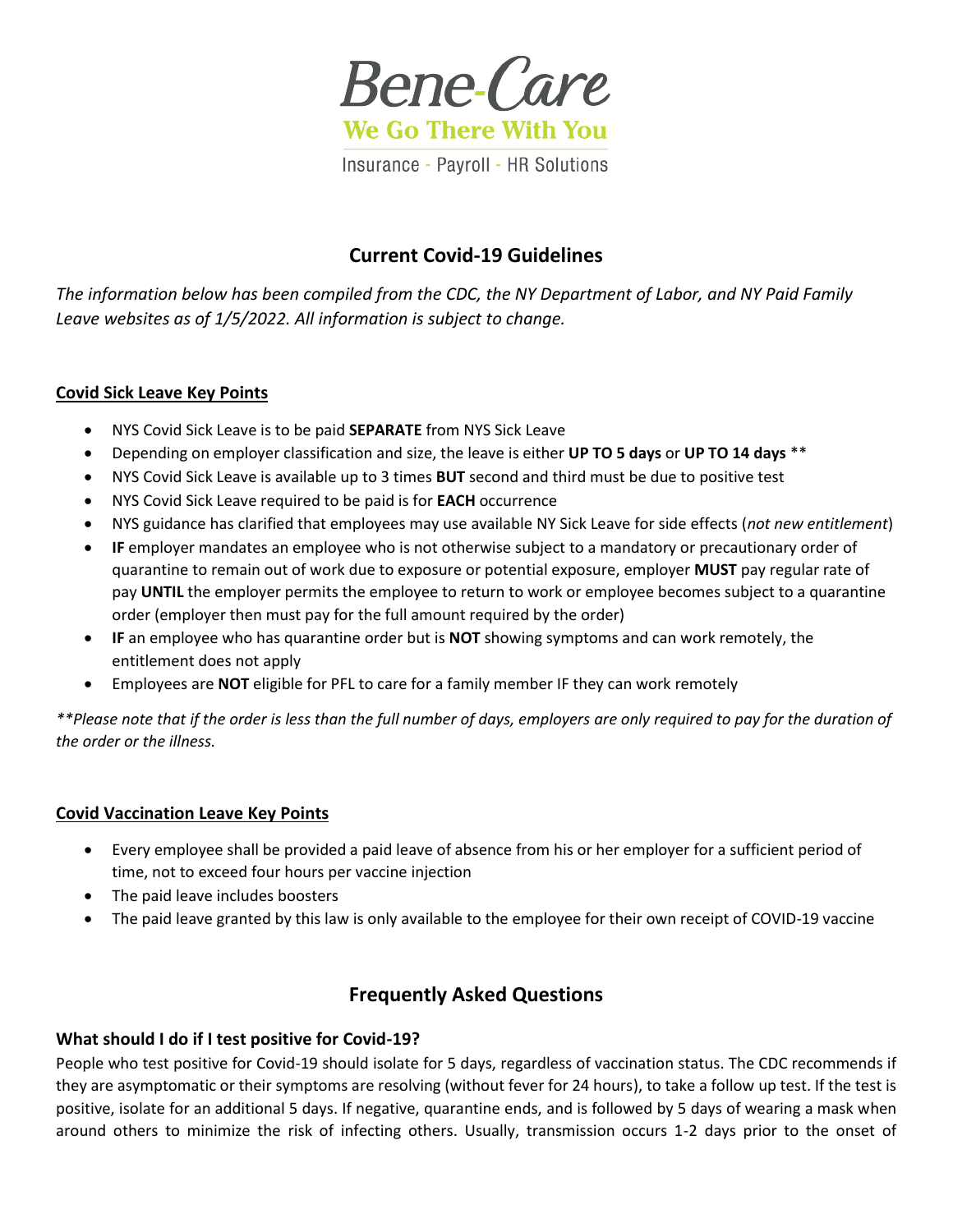symptoms, and 2-3 days after. **(Note: as of 1/3/2022 Monroe County and Erie County is still following the rule of 10 days of isolation for a positive Covid test unless you work in healthcare or are an essential worker).** 

## **What if I was exposed to someone with Covid-19 (Quarantine)?**

| If you:<br>Have been boosted<br>OR<br>Completed the primary series of Pfizer or Moderna<br>vaccine within the last 6 months<br><b>OR</b><br>Completed the primary series of J&J vaccine within the<br>last 2 months                  | • Wear a mask around others for 10 days.<br>• Test on day 5, if possible.<br>If you develop symptoms get a test and stay home.                                                                                                                           |
|--------------------------------------------------------------------------------------------------------------------------------------------------------------------------------------------------------------------------------------|----------------------------------------------------------------------------------------------------------------------------------------------------------------------------------------------------------------------------------------------------------|
| If you:<br>Completed the primary series of Pfizer or Moderna vaccine<br>over 6 months ago and are not boosted<br><b>OR</b><br>Completed the primary series of J&J over 2 months ago<br>and are not boosted<br>OR<br>Are unvaccinated | • Stay home for 5 days. After that continue to wear a<br>mask around others for 5 additional days.<br>• If you can't quarantine you must wear a mask for 10<br>days.<br>• Test on day 5 if possible.<br>If you develop symptoms get a test and stay home |

# **Does my employer pay me if I test positive for Covid-19 and must isolate?**

It depends. How much paid sick time you get depends on your employer's size and annual income. If you work for a small private employer (employing 1-10 employees with a net income of \$1 million or less) your employer is not required to pay new paid sick days. Instead, use Paid Family Leave and disability benefits.

If you work for a small private employer (employing -10 employees with a net income of \$1 million or more) your employer must provide at least five paid sick days.

If you work for a medium private employer (11-99 employees) your employer must provide at least five paid sick days

If you work for a large private employer (100 or more employees) your employer must provide at least 14 paid sick days.

Public employers of any size must provide at least 14 paid sick days. For most employers, you will need to show proof of a positive result or isolation notice from your local health department to receive paid sick time.

# **Does my employer pay me if I must care for a dependent who tests positive or is ordered to quarantine for Covid-19?**

If your minor dependent child(ren) is under a mandatory or precautionary order of quarantine or isolation issued by NY State, the Department of Health, local board of health, or any government entity duly authorized to issue such order due to Covid-19, you may be eligible for Paid Family Leave. However, this benefit is not available to you if you are able to work through remote access or other means. If you are covered under Paid Family Leave, you must meet the following eligibility requirements:

**Full-time employees:** If you work a regular schedule of 20 or more hours per week, you are eligible after 26 consecutive weeks of employment with your employer

**Part-time employees:** If you work a regular schedule of less than 20 hours per week, you are eligible after working for your employer for 175 days, which do not need to be consecutive.